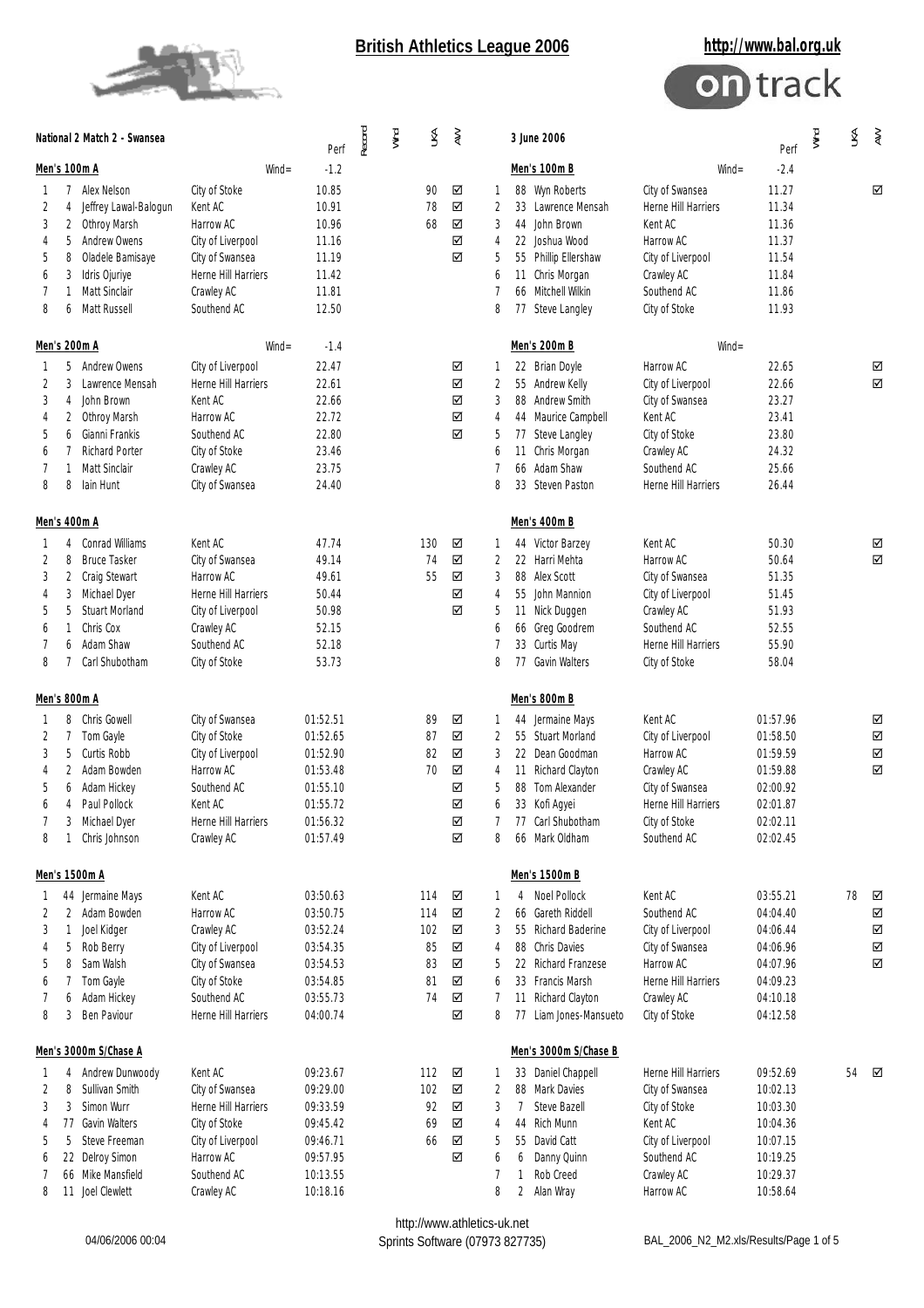



|                                       |                                      | National 2 Match 2 - Swansea                                                                                                                           |                                                                                                                                   | Perf                                                                                         | Record | Wind | N                                  | $\gtrless$                           |                                              | 3 June 2006                                                                                                                                                                    | Perf                                                                                                                              | Wind                                                                                         | ₹ | $\gtrapprox$    |                            |
|---------------------------------------|--------------------------------------|--------------------------------------------------------------------------------------------------------------------------------------------------------|-----------------------------------------------------------------------------------------------------------------------------------|----------------------------------------------------------------------------------------------|--------|------|------------------------------------|--------------------------------------|----------------------------------------------|--------------------------------------------------------------------------------------------------------------------------------------------------------------------------------|-----------------------------------------------------------------------------------------------------------------------------------|----------------------------------------------------------------------------------------------|---|-----------------|----------------------------|
| Men's 5000m A                         |                                      |                                                                                                                                                        |                                                                                                                                   |                                                                                              |        |      |                                    |                                      |                                              | Men's 5000m B                                                                                                                                                                  |                                                                                                                                   |                                                                                              |   |                 |                            |
| 1<br>2<br>3<br>4<br>5<br>6<br>7<br>8  | 8<br>2<br>11<br>3<br>4<br>7          | 5 John McCole<br>Marc Hobbs<br>David Branfoot<br>Joel Clewlett<br>Nick Altmann<br>Paul Pollock<br>66 Gareth Riddell<br>Damion Gallagher                | City of Liverpool<br>City of Swansea<br>Harrow AC<br>Crawley AC<br>Herne Hill Harriers<br>Kent AC<br>Southend AC<br>City of Stoke | 14:53.28<br>14:58.13<br>14:58.64<br>15:03.33<br>15:22.60<br>15:31.75<br>16:07.08<br>16:12.98 |        |      | 53                                 | ☑<br>☑<br>☑<br>☑<br>☑<br>☑<br>☑<br>☑ | 1<br>2<br>3<br>4<br>5<br>6<br>7<br>8         | 22 Ian Harkness<br>88 Gareth Suffling<br>33 Matt Norminton<br>44 James Connor<br>55 Rob Berry<br>Paul Whittaker<br>6<br>Kevin Holland<br>1<br>77 Andy Prophett                 | Harrow AC<br>City of Swansea<br>Herne Hill Harriers<br>Kent AC<br>City of Liverpool<br>Southend AC<br>Crawley AC<br>City of Stoke | 15:11.36<br>15:18.33<br>15:27.12<br>15:45.50<br>15:52.86<br>16:08.78<br>16:30.21<br>16:33.38 |   |                 | ☑<br>☑<br>☑<br>☑<br>☑<br>☑ |
|                                       |                                      | Men's 400m Hurdles A                                                                                                                                   |                                                                                                                                   |                                                                                              |        |      |                                    |                                      |                                              | Men's 400m Hurdles B                                                                                                                                                           |                                                                                                                                   |                                                                                              |   |                 |                            |
| -1<br>2<br>3<br>4<br>5<br>6<br>7<br>8 | 8<br>4<br>2<br>5<br>6<br>3<br>1<br>7 | David Greene<br>Shaun Mulligan<br>Delroy Simon<br>Martin Thomas<br>Graham Easty<br>Daniel Chappell<br>Kevin Holland<br>Steve Bazell                    | City of Swansea<br>Kent AC<br>Harrow AC<br>City of Liverpool<br>Southend AC<br>Herne Hill Harriers<br>Crawley AC<br>City of Stoke | 50.52<br>55.44<br>55.94<br>56.71<br>59.38<br>61.96<br>62.43<br>70.90                         | DR     |      | 212<br>89<br>76<br>57              | ☑<br>☑<br>☑<br>☑                     | 1<br>2<br>3<br>4<br>5<br>6<br>8              | 66 Greg Goodrem<br>44 Victor Barzey<br>22 Craig Stewart<br>55 John Mannion<br>88 Owen Jones<br>11 Joel Clewlett<br>77 Gavin Walters<br>33 Steven Paston                        | Southend AC<br>Kent AC<br>Harrow AC<br>City of Liverpool<br>City of Swansea<br>Crawley AC<br>City of Stoke<br>Herne Hill Harriers | 58.17<br>58.30<br>58.31<br>61.66<br>62.01<br>65.30<br>67.41<br>77.53                         |   |                 |                            |
|                                       |                                      | Men's 110m Hurdles A                                                                                                                                   | $Wind =$                                                                                                                          | $-1.5$                                                                                       |        |      |                                    |                                      |                                              | Men's 110m Hurdles B                                                                                                                                                           | $Wind =$                                                                                                                          |                                                                                              |   |                 |                            |
| 1<br>2<br>3<br>4<br>5<br>6<br>7<br>8  | 7<br>5<br>4<br>3<br>2<br>1<br>8      | 6 Gianni Frankis<br>Nick Gayle<br>Richard Baderine<br>Joe Appiah<br>Clarence Allan<br>Ed Coats<br>Chris Morgan<br>Owen Jones                           | Southend AC<br>City of Stoke<br>City of Liverpool<br>Kent AC<br>Herne Hill Harriers<br>Harrow AC<br>Crawley AC<br>City of Swansea | 14.76<br>15.21<br>15.51<br>16.01<br>16.09<br>18.46<br>19.45<br>20.44                         |        |      | 133<br>99<br>76                    | ☑<br>☑<br>☑                          | 1<br>2<br>3<br>4<br>5<br>6<br>8              | 66 Martin Ohrland<br>77 Alistair Candlish<br>44 Emanuel Ojomo<br>55 Martin Thomas<br>88 Glyn Price<br>33 Daniel Chappell<br>11 Joel Clewlett                                   | Southend AC<br>City of Stoke<br>Kent AC<br>City of Liverpool<br>City of Swansea<br>Herne Hill Harriers<br>Crawley AC              | 15.93<br>16.49<br>17.28<br>19.47<br>19.79<br>21.37<br>23.90                                  |   |                 | ☑                          |
| Men's Hammer A                        |                                      |                                                                                                                                                        |                                                                                                                                   |                                                                                              |        |      |                                    |                                      |                                              | Men's Hammer B                                                                                                                                                                 |                                                                                                                                   |                                                                                              |   |                 |                            |
| 1<br>2<br>3<br>4<br>5<br>6<br>8       | 8<br>11<br>6                         | 2 Iain Park<br>33 Stuart Thurgood<br>55 Les Macintosh<br>Matthew Richards<br>Kaine Harrington<br>Dave Condon<br>44 Allan Pekin<br>77 Martin Bartholemu | Harrow AC<br>Herne Hill Harriers<br>City of Liverpool<br>City of Swansea<br>Crawley AC<br>Southend AC<br>Kent AC<br>City of Stoke | 59.39<br>53.80<br>52.67<br>50.41<br>43.88<br>38.77<br>37.22<br>37.04                         |        |      | 141<br>114<br>108<br>97<br>64      | ☑<br>☑<br>☑<br>☑<br>☑                | 1<br>$\overline{2}$<br>3<br>4<br>5<br>6<br>8 | 3 Mark Hanily<br>5<br>Will Lowndes<br>Mark Sheridan<br>1<br>22 Alan French<br><b>Terry Lalley</b><br>88<br>66 James South<br>$\overline{4}$<br>Alan Porter<br>7<br>Gregg Nixon | Herne Hill Harriers<br>City of Liverpool<br>Crawley AC<br>Harrow AC<br>City of Swansea<br>Southend AC<br>Kent AC<br>City of Stoke | 52.27<br>47.19<br>43.04<br>40.26<br>39.49<br>38.59<br>36.15<br>21.99                         |   | 106<br>80<br>60 | ☑<br>☑<br>$\boxtimes$<br>☑ |
|                                       |                                      | <b>Men's Discus A</b>                                                                                                                                  |                                                                                                                                   |                                                                                              |        |      |                                    |                                      |                                              | Men's Discus B                                                                                                                                                                 |                                                                                                                                   |                                                                                              |   |                 |                            |
| 1<br>2<br>3<br>4<br>5<br>6<br>7<br>8  | 7<br>8<br>2                          | 6 James South<br>33 Garry Power<br>Gregg Nixon<br>Peter Roberts<br>lain Park<br>55 Rob Laing<br>44 Jay Thomas<br>11 James Scott                        | Southend AC<br>Herne Hill Harriers<br>City of Stoke<br>City of Swansea<br>Harrow AC<br>City of Liverpool<br>Kent AC<br>Crawley AC | 44.23<br>44.00<br>42.53<br>41.74<br>37.97<br>37.29<br>34.11<br>29.44                         |        |      | 102<br>100<br>90<br>84<br>58<br>53 | ☑<br>☑<br>☑<br>☑<br>☑<br>☑           | 1<br>2<br>3<br>4<br>5<br>6<br>7<br>8         | 77 Martin Bartholemu<br>88 Ryan Spencer-Jones<br>22 Ed Coats<br>5<br>Will Lowndes<br>66 Dave Condon<br>4 Alan Porter<br>Mark Hanily<br>3<br>Kaine Harrington                   | City of Stoke<br>City of Swansea<br>Harrow AC<br>City of Liverpool<br>Southend AC<br>Kent AC<br>Herne Hill Harriers<br>Crawley AC | 41.58<br>37.84<br>35.59<br>35.27<br>32.63<br>30.92<br>29.63<br>27.13                         |   | 83<br>57        | ☑<br>☑<br>☑<br>☑           |
|                                       |                                      | Men's Javelin A                                                                                                                                        |                                                                                                                                   |                                                                                              |        |      |                                    |                                      |                                              | Men's Javelin B                                                                                                                                                                |                                                                                                                                   |                                                                                              |   |                 |                            |
| 1<br>2<br>3<br>4<br>5<br>6<br>7<br>8  | 7<br>4<br>6<br>1                     | 8 Rhys Williams<br>22 David Sketchley<br>Rob Eggleton<br>55 Paul McKeown<br>Alan Porter<br>Dave Condon<br>Kevin Holland<br>33 Garry Power              | City of Swansea<br>Harrow AC<br>City of Stoke<br>City of Liverpool<br>Kent AC<br>Southend AC<br>Crawley AC<br>Herne Hill Harriers | 64.58<br>61.81<br>57.42<br>54.67<br>50.29<br>40.81<br>40.26<br>18.89                         |        |      | 137<br>124<br>102<br>88<br>66      | ☑<br>☑<br>☑<br>☑<br>☑                | 1<br>2<br>3<br>4<br>5<br>6<br>8              | 88 Stuart Loughran<br>Dave Turner<br>5<br>44 Alex Kneller<br>11 Chris Morgan<br>66 Ben Sculley<br>2 Ed Coats<br>77 Gregg Nixon<br>Simon Wurr<br>3                              | City of Swansea<br>City of Liverpool<br>Kent AC<br>Crawley AC<br>Southend AC<br>Harrow AC<br>City of Stoke<br>Herne Hill Harriers | 63.26<br>47.70<br>41.75<br>39.77<br>39.57<br>37.99<br>15.03<br>3.99                          |   | 131<br>53       | ☑                          |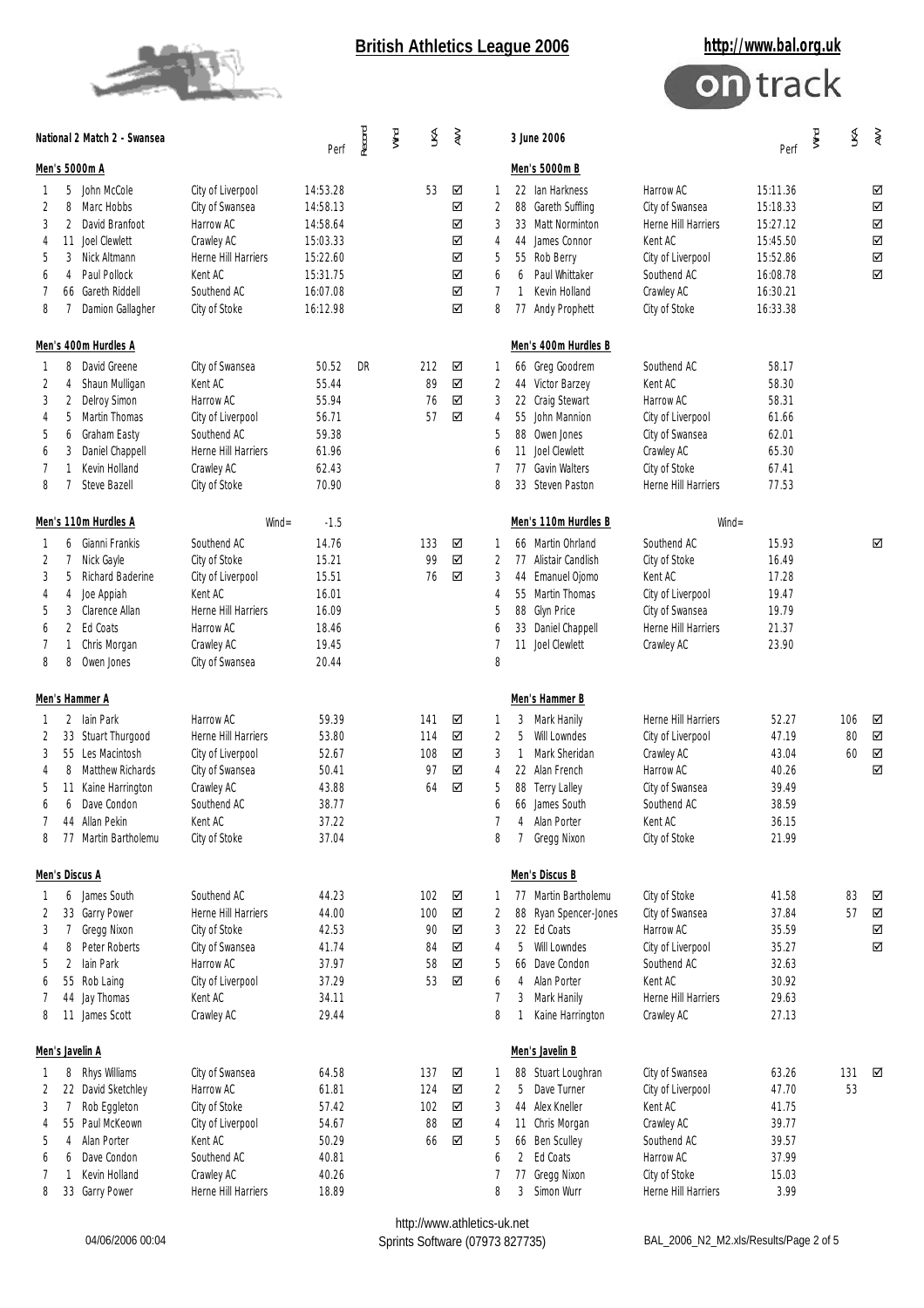



| National 2 Match 2 - Swansea                                                                                                                                                                                                             |                                                                                                                                   | Record<br>Perf                                                                                                       | Wind<br>Š                                | $\gtrapprox$     | Wind<br>Š<br>3 June 2006<br>$\gtrapprox$<br>Perf                                                                                                                                                                                                                                                                                                                                                                                                             |
|------------------------------------------------------------------------------------------------------------------------------------------------------------------------------------------------------------------------------------------|-----------------------------------------------------------------------------------------------------------------------------------|----------------------------------------------------------------------------------------------------------------------|------------------------------------------|------------------|--------------------------------------------------------------------------------------------------------------------------------------------------------------------------------------------------------------------------------------------------------------------------------------------------------------------------------------------------------------------------------------------------------------------------------------------------------------|
| Men's Shot Putt A                                                                                                                                                                                                                        |                                                                                                                                   |                                                                                                                      |                                          |                  | Men's Shot Putt B                                                                                                                                                                                                                                                                                                                                                                                                                                            |
| 6 Dave Condon<br>1<br>2<br>44 Jay Thomas<br>3<br>5<br>Will Lowndes<br>Peter Maitland<br>8<br>4<br>77 Martin Bartholemu<br>5<br>James Scott<br>6<br>11<br>7<br>22 Richard Hurren<br>Marcus Williams<br>8<br>3                             | Southend AC<br>Kent AC<br>City of Liverpool<br>City of Swansea<br>City of Stoke<br>Crawley AC<br>Harrow AC<br>Herne Hill Harriers | 14.54<br>14.00<br>13.90<br>13.62<br>12.57<br>12.50<br>12.30<br>11.92                                                 | 113<br>100<br>97<br>90<br>64<br>62<br>57 | ☑<br>☑<br>☑<br>☑ | City of Stoke<br>Gregg Nixon<br>12.52<br>63<br>1<br>7<br>66 James South<br>Southend AC<br>11.91<br>2<br>11.90<br>3<br>88 Ryan Spencer-Jones<br>City of Swansea<br>2 Ed Coats<br>Harrow AC<br>11.67<br>4<br>Allan Pekin<br>Kent AC<br>11.37<br>5<br>4<br>10.26<br>55 Les Macintosh<br>City of Liverpool<br>6<br>Mark Sheridan<br>10.09<br>7<br>$\overline{1}$<br>Crawley AC<br>9.80<br>8<br>33 Stuart Thurgood<br>Herne Hill Harriers                         |
| Men's Long Jump A<br>11 Chris Morgan<br>1<br>2<br>Mitchell Wilkin<br>6<br>Chris Alexis<br>3<br>2<br>Dave Mountford<br>4<br>7<br>5<br>Joe Appiah<br>44<br>5<br>Theo Ali-Grey<br>6<br>7<br>8<br>Alex Jackson<br>8<br>33 Matt Norminton     | Crawley AC<br>Southend AC<br>Harrow AC<br>City of Stoke<br>Kent AC<br>City of Liverpool<br>City of Swansea<br>Herne Hill Harriers | 6.65<br>6.57<br>6.56<br>6.39<br>6.35<br>6.16<br>5.92<br>3.42                                                         | 75<br>67<br>65                           | ☑<br>☑<br>☑      | Men's Long Jump B<br>22 Richard Carr<br>Harrow AC<br>6.34<br>1<br>66 Martin Ohrland<br>6.13<br>2<br>Southend AC<br>5.89<br>3<br>77 Chris Harvey<br>City of Stoke<br>5.88<br>88 James Morris<br>City of Swansea<br>4<br>Matt Sinclair<br>5.81<br>5<br>Crawley AC<br>1<br>Alex Kneller<br>Kent AC<br>5.59<br>6<br>4<br>55 Phillip Ellershaw<br>5.54<br>7<br>City of Liverpool<br>8<br>3<br>Geoff Jerwood<br>Herne Hill Harriers<br>3.30                        |
| Men's Triple Jump A<br>4 Matthew Burton<br>1<br>22 Tony Daffurn<br>2<br>3<br>88 Wyn Roberts<br>Gianni Frankis<br>4<br>6<br>5<br>Dave Mountford<br>7<br>George Simpkins<br>6<br>11<br>Steven Paston<br>7<br>3<br>8<br>Mark Brunsgill<br>5 | Kent AC<br>Harrow AC<br>City of Swansea<br>Southend AC<br>City of Stoke<br>Crawley AC<br>Herne Hill Harriers<br>City of Liverpool | 14.58<br>14.03<br>13.66<br>12.95<br>12.33<br>11.01<br>9.95<br>9.70                                                   | 123<br>101<br>86<br>58                   | ☑<br>☑<br>☑      | Men's Triple Jump B<br>Kent AC<br>13.96<br>98<br>44 Leon George<br>☑<br>1<br>93<br>☑<br>2<br>2 Chris Alexis<br>Harrow AC<br>13.83<br>3<br>8<br>Owen Jones<br>City of Swansea<br>12.04<br>12.01<br>77 Chris Harvey<br>City of Stoke<br>4<br>12.01<br>5<br>66 Mitchell Wilkin<br>Southend AC<br>Kevin Holland<br>9.40<br>Crawley AC<br>6<br>$\mathbf{1}$<br>9.36<br>55 Rob Laing<br>City of Liverpool<br>8.16<br>8<br>33 Matt Norminton<br>Herne Hill Harriers |
| Men's High Jump A<br>66 Simon Thomas<br>1<br>Michael Williams<br>2<br>8<br>3<br>2<br>Tim Maitland<br>5<br>Theo Ali-Grey<br>4<br>5<br>Chris Morgan<br>11<br>6<br>4<br>Joe Appiah<br>77 Chris Harvey<br>7<br>3 Steven Paston<br>8          | Southend AC<br>City of Swansea<br>Harrow AC<br>City of Liverpool<br>Crawley AC<br>Kent AC<br>City of Stoke<br>Herne Hill Harriers | 1.95<br>1.95<br>1.95<br>1.90<br>1.80<br>1.70<br>1.60<br>1.20                                                         | 75<br>75<br>75<br>50                     | ☑<br>☑<br>☑<br>☑ | Men's High Jump B<br>1.95<br>75<br>☑<br>Simon Hemmings<br>Southend AC<br>1<br>6<br>22 Richard Carr<br>1.80<br>2<br>Harrow AC<br>3<br>George Simpkins<br>Crawley AC<br>1.80<br>1<br>88 Robby Wells<br>City of Swansea<br>1.70<br>4<br>1.55<br>5<br>55 Andy Kelly<br>City of Liverpool<br>Kent AC<br>1.55<br>44 Emanuel Ojomo<br>6<br>1.20<br>7 Martin Bartholemu<br>City of Stoke<br>$7 =$<br>1.20<br>33 Garry Power<br>Herne Hill Harriers<br>$7 =$          |
| Men's Pole Vault A<br>22 Matt Weaver<br>1<br>Leigh Walker<br>2<br>1<br>6 Jason Fry<br>3<br><b>Glyn Price</b><br>8<br>4<br>5<br>44 Kevin Grey<br>Mark Brunsgill<br>5<br>6<br>3<br>Steven Paston<br>7<br>8<br>7<br>Mike Barber             | Harrow AC<br>Crawley AC<br>Southend AC<br>City of Swansea<br>Kent AC<br>City of Liverpool<br>Herne Hill Harriers<br>City of Stoke | 4.50<br>4.40<br>4.00<br>3.90<br>3.30<br>3.10<br>2.90<br>2.10                                                         | 120<br>110<br>70<br>60                   | ☑<br>☑<br>☑<br>☑ | Men's Pole Vault B<br>2 Richard Hurren<br>Harrow AC<br>4.00<br>70<br>☑<br>1<br>11 Adam Walker<br>3.70<br>2<br>Crawley AC<br>☑<br>55 Rob Laing<br>City of Liverpool<br>2.70<br>3<br>66 Jamie Webb<br>Southend AC<br>2.70<br>4<br>4 Alex Kneller<br>2.50<br>5<br>Kent AC                                                                                                                                                                                       |
| Men's 4x100m Relay<br>5 City of Liverpool                                                                                                                                                                                                | Richard Baderine                                                                                                                  | Andrew Owens                                                                                                         |                                          |                  | Andrew Kelly<br>Phillip Ellershaw<br>42.61                                                                                                                                                                                                                                                                                                                                                                                                                   |
| 1<br>2 Harrow AC<br>2<br>3<br>Kent AC<br>4<br>City of Swansea<br>4<br>8<br>5<br>7<br>City of Stoke<br>Southend AC<br>6<br>6<br>7<br>Crawley AC<br>1<br>8<br>Herne Hill Harriers<br>3                                                     | Rohan Samuel<br>Matthew Burton<br>lain Hunt<br>Nick Gayle<br>Simon Hemmings<br>Leigh Walker<br>Stuart Thurgood                    | Joshua Wood<br>Conrad Williams<br>Wyn Roberts<br>Alistair Candlish<br>Mitchell Wilkin<br>Chris Morgan<br>Garry Power |                                          |                  | ☑<br><b>Brian Doyle</b><br>Othroy Marsh<br>42.70<br>☑<br>John Brown<br>42.75<br>☑<br>Jeffrey Lawal-Balogun<br>Andrew Smith<br>43.91<br>Oladele Bamisaye<br>☑<br>Richard Porter<br>44.43<br>Steve Langley<br>Gianni Frankis<br>Adam Shaw<br>44.56<br>Craig Cox<br>Matt Sinclair<br>45.04<br>Matt Norminton<br>Michael Dyer<br>83.3<br>http://www.athletics-uk.net                                                                                             |

Sprints Software (07973 827735) BAL\_2006\_N2\_M2.xls/Results/Page 3 of 5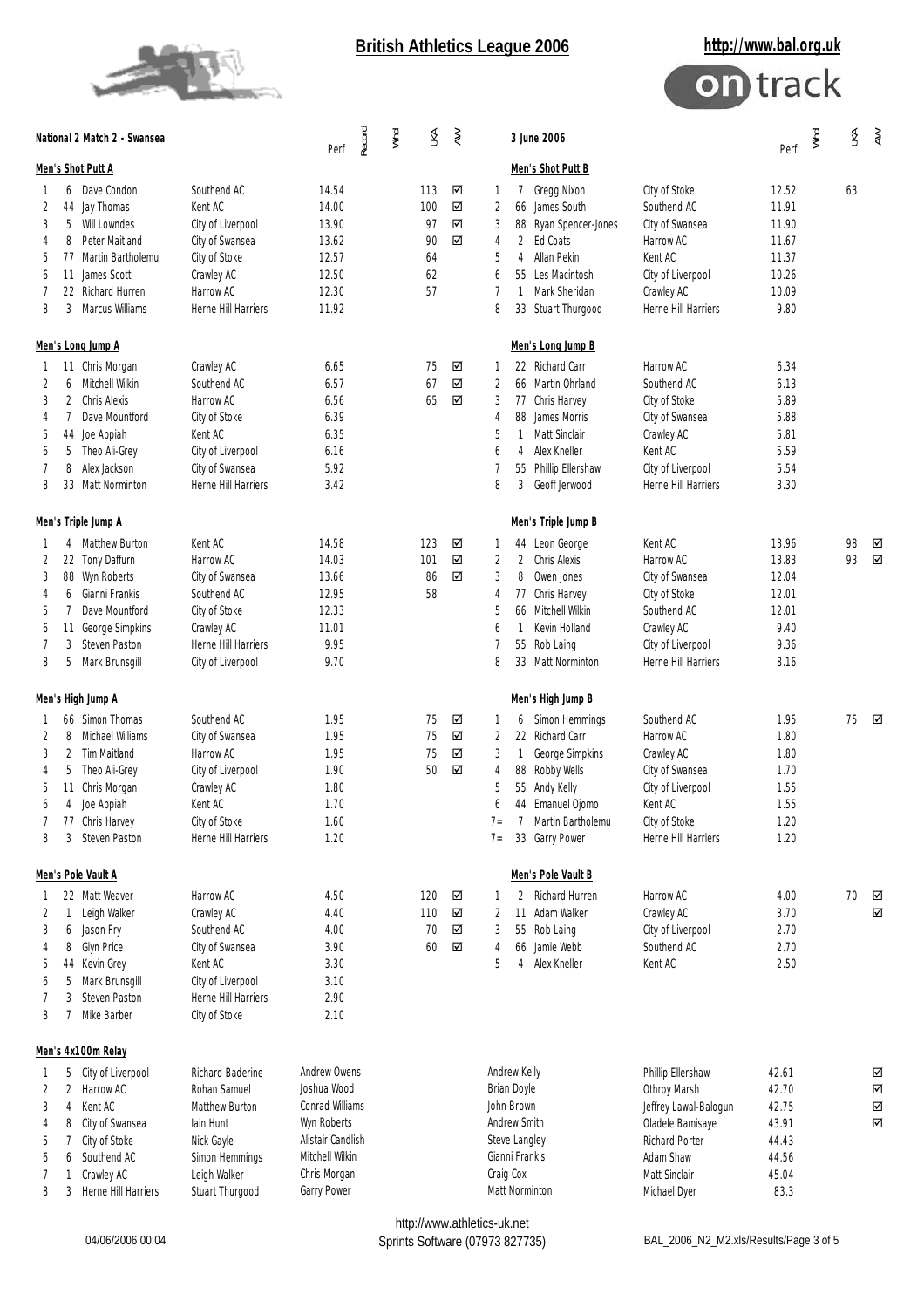



| National 2 Match 2 - Swansea         |                                                                                                                                                             |                                                                                                                             | Record<br>Perf                                                                                                              | Wind | ŠК | $\gtrapprox$ | 3 June 2006                                                                                                                             |                                                                                                                                                | Perf                                                                                         | Wind | $\lessgtr$ | $\gtrapprox$                      |
|--------------------------------------|-------------------------------------------------------------------------------------------------------------------------------------------------------------|-----------------------------------------------------------------------------------------------------------------------------|-----------------------------------------------------------------------------------------------------------------------------|------|----|--------------|-----------------------------------------------------------------------------------------------------------------------------------------|------------------------------------------------------------------------------------------------------------------------------------------------|----------------------------------------------------------------------------------------------|------|------------|-----------------------------------|
|                                      | Men's 4x400m Relay                                                                                                                                          |                                                                                                                             |                                                                                                                             |      |    |              |                                                                                                                                         |                                                                                                                                                |                                                                                              |      |            |                                   |
| 1<br>2<br>3<br>4<br>5<br>6<br>7<br>8 | 4 Kent AC<br>2 Harrow AC<br>City of Swansea<br>8<br>City of Liverpool<br>5<br>Crawley AC<br>6 Southend AC<br>City of Stoke<br>7<br>Herne Hill Harriers<br>3 | Jermaine Mays<br>Dean Goodman<br>Andrew Smith<br>Martin Thomas<br>Craig Cox<br>Mark Oldham<br>Andy Prophett<br>Michael Dyer | Maurice Campbell<br>Harri Mehta<br>Alex Scott<br>John Mannion<br>Matt Sinclair<br>Simon Hemmings<br>Tom Gayle<br>Curtis May |      |    |              | Shaun Mulligan<br><b>Brian Doyle</b><br><b>Bruce Tasker</b><br>Curtis Robb<br>Matt Peel<br>Graham Easty<br>Carl Shubotham<br>Kofi Agyei | Conrad Williams<br>Craig Stewart<br>David Greene<br><b>Stuart Morland</b><br>Joel Kidger<br>Greg Goodrem<br>Liam Jones-Mansueto<br>Ben Paviour | 03:18.60<br>03:19.34<br>03:20.19<br>03:26.96<br>03:30.76<br>03:31.35<br>03:35.07<br>03:37.25 |      |            | ☑<br>$\overline{\mathsf{S}}$<br>☑ |
|                                      | MATCH RESULT                                                                                                                                                | League Points                                                                                                               | Match                                                                                                                       |      |    |              | <b>STANDINGS</b>                                                                                                                        | League Points                                                                                                                                  | Match                                                                                        |      |            |                                   |
| $\mathbf{1}$                         | Harrow                                                                                                                                                      | 8                                                                                                                           | 347.0                                                                                                                       |      |    |              | $1$ C of L                                                                                                                              | 13                                                                                                                                             | 650.0                                                                                        |      |            |                                   |
| 2                                    | Kent                                                                                                                                                        | $\overline{7}$                                                                                                              | 327.0                                                                                                                       |      |    |              | Harrow<br>$\overline{2}$                                                                                                                | 13                                                                                                                                             | 638.0                                                                                        |      |            |                                   |
| 3                                    | Swansea                                                                                                                                                     | 6                                                                                                                           | 327.0                                                                                                                       |      |    |              | Kent<br>$\mathfrak{Z}$                                                                                                                  | 13                                                                                                                                             | 631.0                                                                                        |      |            |                                   |
|                                      | 4 C of L                                                                                                                                                    | 5                                                                                                                           | 297.0                                                                                                                       |      |    |              | Southend<br>$\overline{4}$                                                                                                              | 11                                                                                                                                             | 592.0                                                                                        |      |            |                                   |
| 5                                    | Southend                                                                                                                                                    | 4                                                                                                                           | 273.0                                                                                                                       |      |    |              | Swansea<br>5                                                                                                                            | 10                                                                                                                                             | 590.0                                                                                        |      |            |                                   |
| 6                                    | Stoke                                                                                                                                                       | 3                                                                                                                           | 226.5                                                                                                                       |      |    |              | Stoke<br>6                                                                                                                              | $\overline{4}$                                                                                                                                 | 435.5                                                                                        |      |            |                                   |
|                                      | Crawley                                                                                                                                                     | $\overline{2}$                                                                                                              | 205.0                                                                                                                       |      |    |              | 7 Herne H                                                                                                                               | 4                                                                                                                                              | 432.5                                                                                        |      |            |                                   |
| 8                                    | Herne H                                                                                                                                                     | $\mathbf{1}$                                                                                                                | 197.5                                                                                                                       |      |    |              | 8<br>Crawley                                                                                                                            | $\overline{4}$                                                                                                                                 | 429.0                                                                                        |      |            |                                   |
| Men's 100m Non Scoring<br>$W\!ind =$ |                                                                                                                                                             |                                                                                                                             |                                                                                                                             |      |    |              | Men's 100m Non Scoring                                                                                                                  | $W\!in d =$                                                                                                                                    |                                                                                              |      |            |                                   |
| $\mathbf{1}$                         |                                                                                                                                                             |                                                                                                                             |                                                                                                                             |      |    |              | 1                                                                                                                                       |                                                                                                                                                |                                                                                              |      |            |                                   |
| $\overline{2}$                       |                                                                                                                                                             |                                                                                                                             |                                                                                                                             |      |    |              | $\overline{2}$                                                                                                                          |                                                                                                                                                |                                                                                              |      |            |                                   |
| 3<br>4                               |                                                                                                                                                             |                                                                                                                             |                                                                                                                             |      |    |              | 3                                                                                                                                       |                                                                                                                                                |                                                                                              |      |            |                                   |
| 5                                    |                                                                                                                                                             |                                                                                                                             |                                                                                                                             |      |    |              | $\overline{4}$<br>5                                                                                                                     |                                                                                                                                                |                                                                                              |      |            |                                   |
| 6                                    |                                                                                                                                                             |                                                                                                                             |                                                                                                                             |      |    |              | 6                                                                                                                                       |                                                                                                                                                |                                                                                              |      |            |                                   |
| 7                                    |                                                                                                                                                             |                                                                                                                             |                                                                                                                             |      |    |              | $\overline{7}$                                                                                                                          |                                                                                                                                                |                                                                                              |      |            |                                   |

8 8